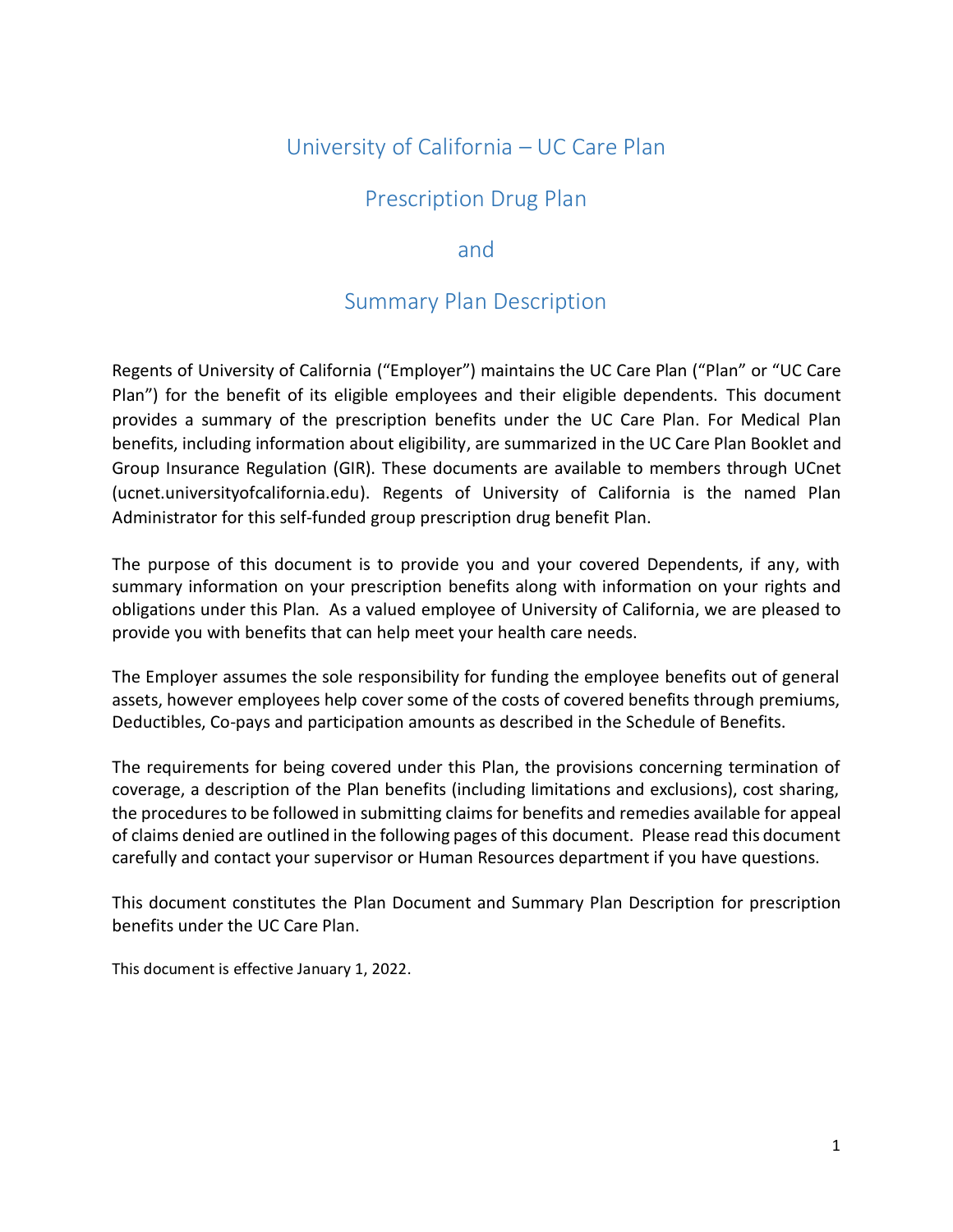## **PLAN DESCRIPTION INFORMATION**

## **Effective 01/01/2022**

- 1. Plan Name: University of California UC Care Plan
- 2. Name and Address of Employer: Regents of University of California 1111 Franklin Street Oakland, CA 94607
- 3. Plan Sponsor: Regents of University of California 1111 Franklin Street Oakland, CA 94607
- 4. Plan Administrator: Regents of University of California 1111 Franklin Street Oakland, CA 94607
- 5. Named Fiduciary: Regents of University of California 1111 Franklin Street Oakland, CA 94607
- 6. Pharmacy Benefit Manager: Navitus Health Solutions, LLC 361 Integrity Drive Madison, WI 53717
- 7. Type of Benefit Plan Provided: The Plan provides prescription drug benefits for participating employees and their enrolled dependents. The Plan is a self-funded plan, and benefits are payable solely from the Plan Sponsor's general assets. The Plan Sponsor, as Plan Administrator, has delegated to the Pharmacy Benefit Manager responsibility for prior authorization and claims appeals decisions and the administration of payment of the claims using the Plan Sponsor's general assets. The Pharmacy Benefit Manager is not responsible for decisions made pursuant to external review or mandatory arbitration.
- 8. Benefit Plan Year: January 1 December 31
- 9. Fiscal Year Ending Date: December 31
- 10. Agent for Service of Legal Process: The Plan Sponsor
- 11. Type of Administration: The Plan is administered by the Plan Administrator with benefits provided in accordance with the provisions of the Plan.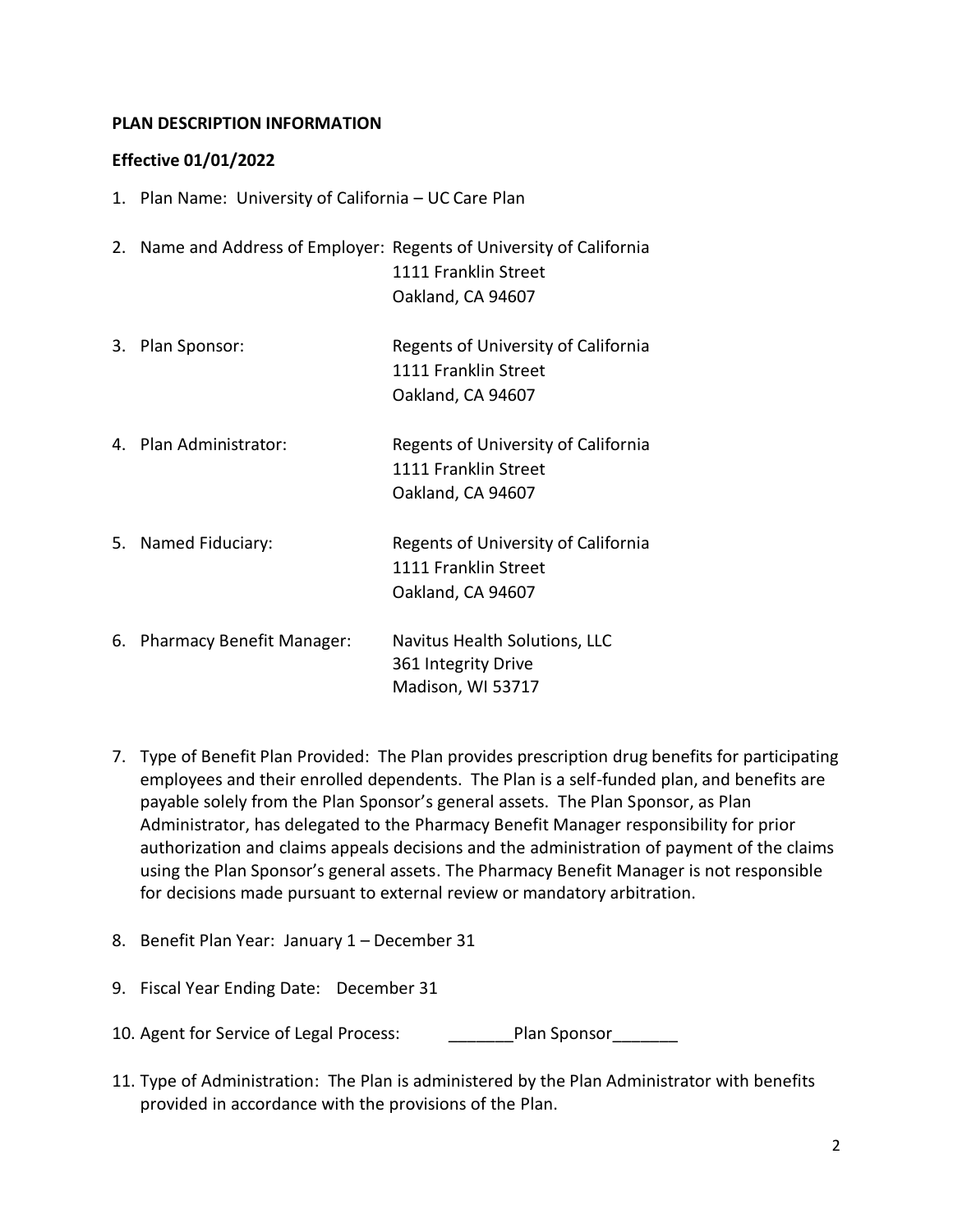- 12. Funding of the Plan: Employer and Employee Contributions Benefits are provided by a benefit plan maintained on a selfinsured, unfunded basis by your employer.
- 13. State and Federal Compliance: It is intended that the Plan meets all applicable requirements under state and federal law. In the event of a conflict between the Plan and state or federal law, refer to your Plan documents and applicable regulations for details which will be deemed controlling, and any conflicting part of the Plan shall be deemed superseded to the extent of the conflict. The Plan Administrator has the authority to interpret disputed provisions.
- 14. Discretionary Authority: Except for prior authorizations and claim appeal decisions, the Plan Administrator shall perform its duties as the Plan Administrator and in its sole discretion, shall determine appropriate courses of action in light of the reason and purpose for which this Plan is established and maintained. In particular, except for prior authorizations and claim appeal decisions, the Plan Administrator shall have full and sole discretionary authority to interpret all plan documents, and make all interpretive and factual determinations as to whether any individual is entitled to receive any benefit under the terms of this Plan. Any construction of the terms of any Plan document and any determination of fact adopted by the Plan Administrator shall be final and legally binding on all parties. Any interpretation, determination or other action of the Plan Administrator shall be subject to review only if it is arbitrary or capricious or otherwise an abuse of discretion. Any review of a final decision or action of the Plan Administrator shall be based only on such evidence presented to or considered by the Plan Administrator at the time it made the decision that is the subject of review. Accepting any benefits or making any claim for benefits under this Plan constitutes agreement with and consent to any decisions that the Plan Administrator makes, in its sole discretion, and further, constitutes agreement to the limited standard and scope of review described by this section.
- 15. Discretionary Authority- Claim Appeal Decisions: The Plan Sponsor has delegated the Pharmacy Benefits Manager the duties of determining claim appeals, except for external review of appeals and mandatory arbitration. The Pharmacy Benefit Manager shall have discretionary authority to interpret all claim appeals, and make interpretive and factual determinations as to whether any individual is entitled to receive any benefit under the terms of this Plan.
- 16. Fiduciary Liability: To the extent permitted by law, the Plan Administrator and other parties assuming a Fiduciary role shall not incur any liability for any acts or for failure to act except for their own willful misconduct or willful breach of this Plan.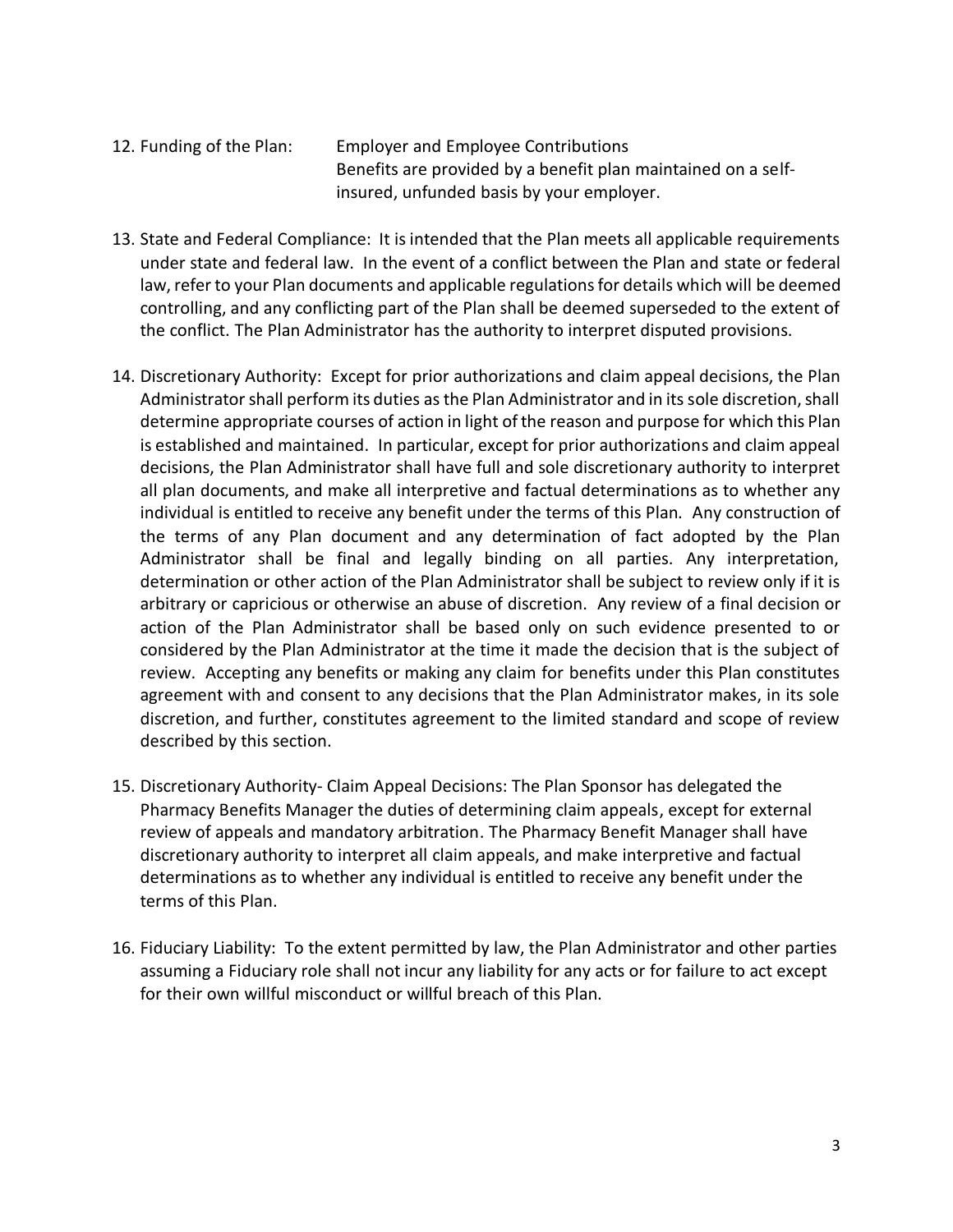### **ELIGIBILITY AND ENROLLMENT**

The University establishes its own medical plan eligibility, enrollment and termination criteria based on the University of California Group Insurance Regulations and any corresponding Administrative Supplements.

## **Employees**

Information pertaining to your eligibility, enrollment, cancellation or termination of coverage and conversion options can be found in the "Complete Guide to Your UC Health Benefits". A copy of this booklet is available in the HR Forms & Publications section of UCnet (ucnet.universityofcalifornia.edu). Additional resources are also available in the Compensation and Benefits section of UCnet to help you with your health and welfare plan decisions.

#### **Retirees**

Information pertaining to your eligibility, enrollment, cancellation or termination of coverage and conversion options can be found in the "Group Insurance Eligibility Fact Sheet for Retirees and Eligible Family Members". A copy of this fact sheet is available in the HR Forms & Publications section of UCnet (ucnet.universityofcalifornia.edu). Additional resources are also available in the Compensation and Benefits section of UCnet to help you with your health and welfare plan decisions.

# **HERE ARE SOME IMPORTANT THINGS TO KEEP IN MIND ABOUT YOUR PRESCRIPTION DRUG BENEFIT:**

- A drug formulary is a list of prescribed drugs and medications approved for use and covered under the Plan. The Navitus Pharmacy & Therapeutics (P&T) Committee meets quarterly to review new and existing drugs for addition to the Navitus formulary. Drugs are reviewed based on therapeutic value, effectiveness and possible side-effects. After determining which drugs are comparable, cost is considered. The intent is to provide you with the best quality and most cost-effective drug therapies that follow current medical practices.
- We cover prescribed drugs and medications according to a drug formulary, organized by tiers. Certain prescription drugs included in the formulary require prior authorization to increase appropriate utilization, promote treatment or step therapy protocols, actively "risk manage" drugs with serious side effects and influence the process of managing costs. Drugs with a prior authorization requirement are designated on the formulary with a "PA" indicator. **If prior authorization is not obtained when required, no benefits are available.** The drug prior authorization process may be initiated by your treating physician by filling out a Drug prior authorization Request form. Upon receipt of the request form, a determination notification will be mailed to you and the prescribing physician. You can access the formulary, learn what tier a particular drug falls under, download prior authorization forms and learn more by accessing the [Navitus Member Portal](https://members.navitus.com/) at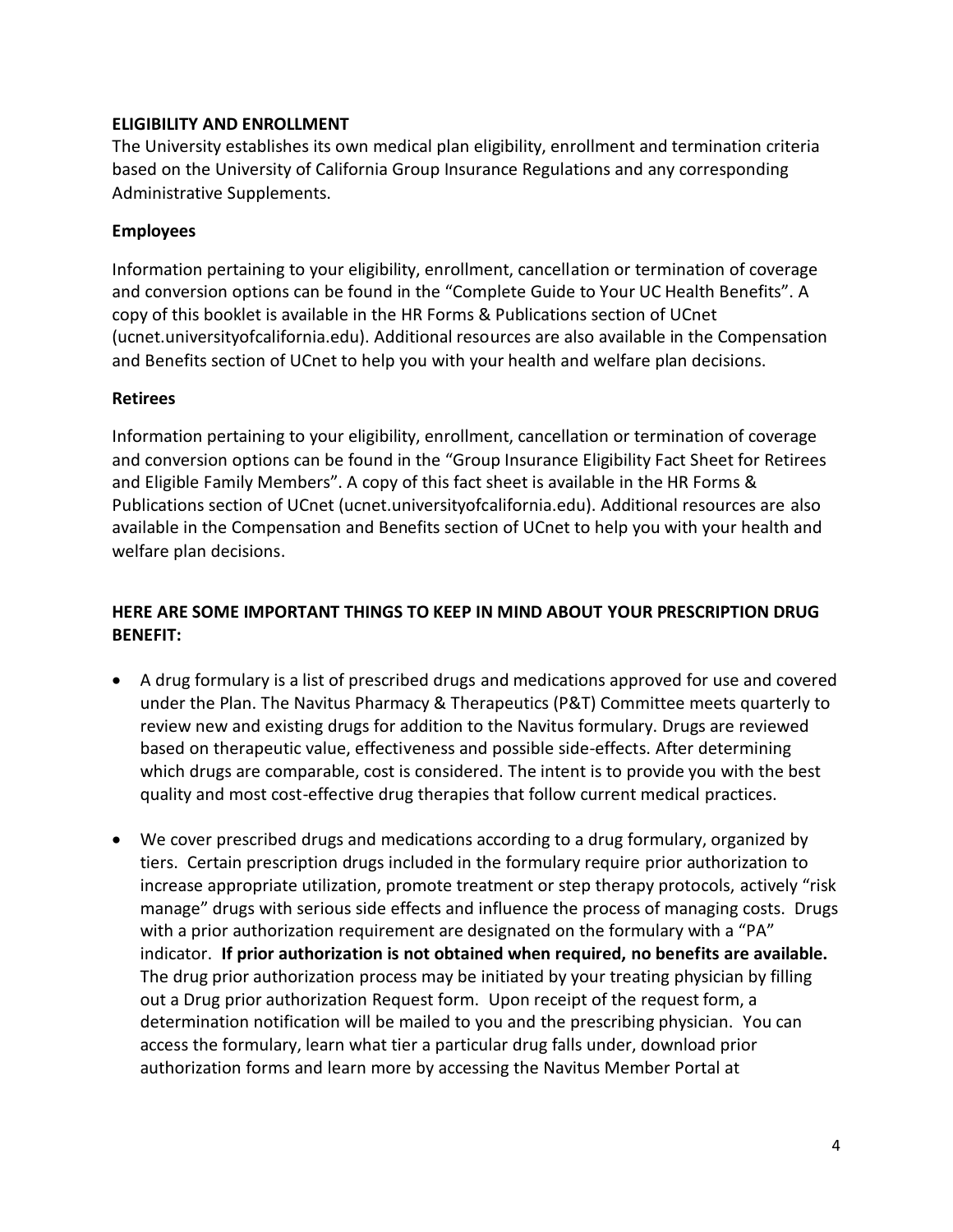[https://memberportal.navitus.com](https://memberportal.navitus.com/) or contacting the Navitus Customer Care Center at 855-673-6504.

- In cases where you are prescribed a prescription drug that is not on the formulary, it may be necessary to obtain a non-formulary exception in order for the prescription to be a covered benefit. You may request an exception to coverage (ETC) for prescription drugs that are not typically covered on your formulary (NC), have a quantity limit (QL), are gender specific or new/not reviewed drugs by submitting an exception to coverage form and return it to Navitus. In addition, if office administered injections are included in coverage, products not included on the MAP formulary will be routed through the Exception to Coverage process for review of medical necessity. Please contact Navitus Customer Care at 855-673-6504 for more information on how to complete and submit the form.
- Updates to the drug formulary may be obtained by accessing the Navitus Member Portal or contacting the Navitus Customer Care Center. Outpatient prescription drugs purchased in connection with emergency or urgent care services will be paid according to in-network pharmacy benefits.
- Reimbursement: If you receive prescription drugs from an out-of-network pharmacy in an emergent or urgent situation, please submit your receipts along with the Direct Member Claim Form found by accessing the [Navitus Member Portal](https://members.navitus.com/) or contacting the Navitus Customer Care Center.
- Any covered drug is also covered when provided in connection with a Clinical Trial, if prior authorization is obtained.
- If a pharmacy fills a prescription for a higher tier drug when a generic equivalent is available on the formulary, then payment is based on the available generic tier. Regardless of whether the Member or physician make the request for the higher tier prescription, the tier 3 (non-preferred) cost-sharing amount plus any difference in cost will apply. Cost-sharing does not apply to the maximum out-of-pocket cost.
- Certain drugs have quantity limits. Please refer to the formulary for these limits.
- Point of Sale Tablet Splitting: With the benefit of tablet splitting, you may pay as little as one-half of your standard copayment on a select group of drugs. Drug selection is based on specific criteria such as: formulary status, propriety/safety of split, and daily dosing designation. Eligible medications are designated on the formulary with a "¢" symbol.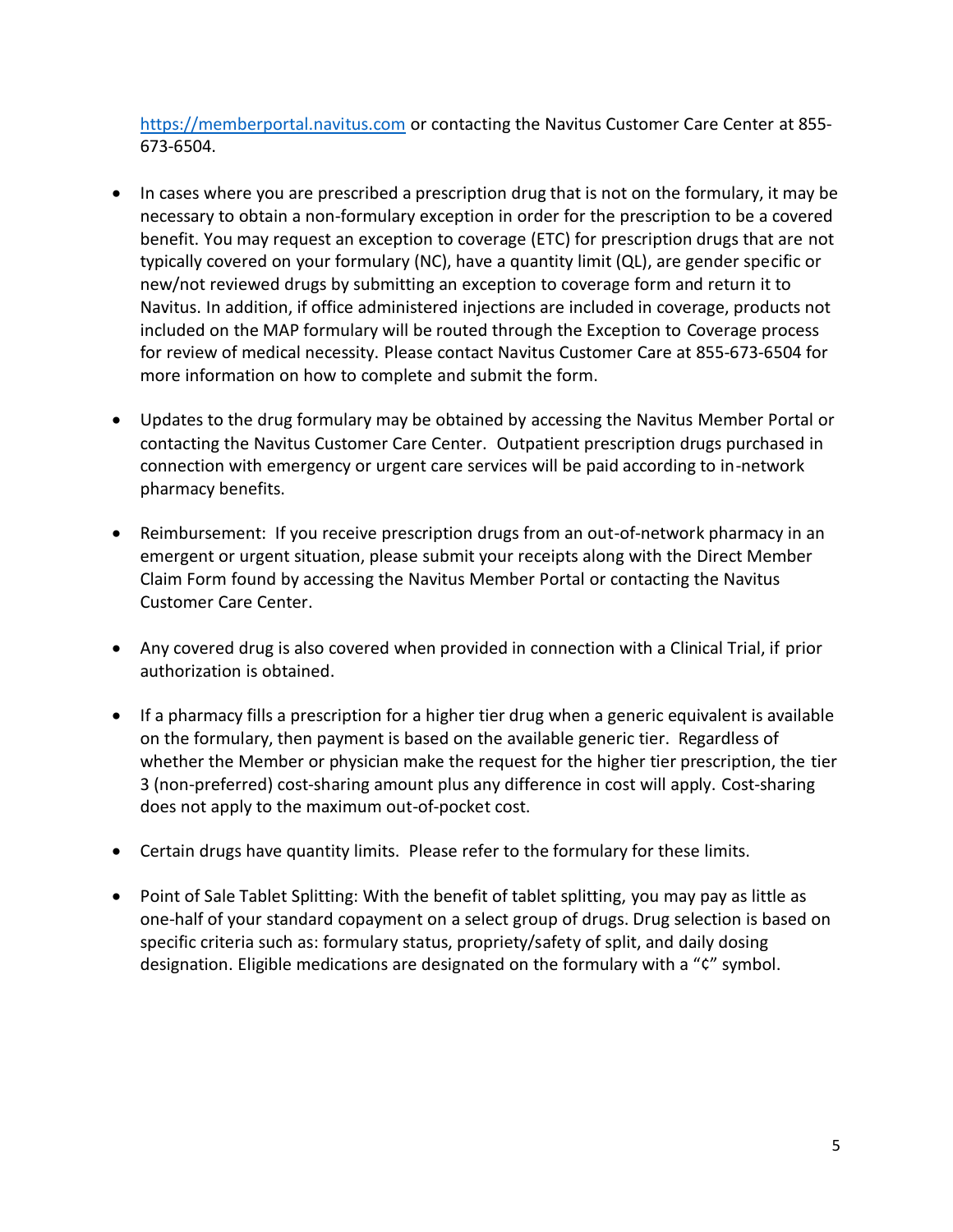# **Outpatient Prescription Drugs**

# **Covered Expenses:**

- Coverage includes drugs which by law require a written prescription and are prescribed for treatment of a diagnosed illness or injury. This includes Investigational drugs for the treatment of HIV.
- Cost-sharing amounts are calculated for each 30-day supply or course of treatment. For each course of treatment or 30-day supply, the Member is required to pay (1) Copay. If a prescription is more than a 30-day supply but less than a 60-day supply, the Member will be required to pay two (2) Copays. If a prescription is more than a 60-day supply but less than or equal to a 90-day supply, the Member will be required to pay (3) Copays. Members may also obtain up to a 90-day supply at once through mail order and through some retail pharmacies for two (2) Copays.
- Single-packaged items are limited to two items or a one-month supply, whichever is less.
	- o A single-packaged item includes, but is not limited to: inhalers, blood glucose strips, eye drops and ear drops. If a single-packaged item will last 30 days or longer, the Member is limited to one single package per Copay. If the singlepackaged item lasts less than 30 days, the member is limited to two single packages per Copay. Ointments, creams, gels, solutions and other topical medications are dispensed in the smallest tube or package size that will last 30 days.
- Certain oral inhalants are limited to one item for up to three Copays, depending on the day's supply for which the product will last based on drug instructions.
- Oral chemotherapy drugs listed on the formulary, member pays a max of \$200 per 30 day fill, in-network.
- Drugs dispensed in connection with mandated home health care as listed in the Certificate.
- Diabetic supplies (including alcohol swabs, lancets and formulary test strips) are covered at \$0 at preferred retail pharmacies, participating pharmacies, and Costco mail order pharmacy.
- Blood glucose monitors.
- Medications related to a diagnosis of gender identity disorder or gender dysphoria.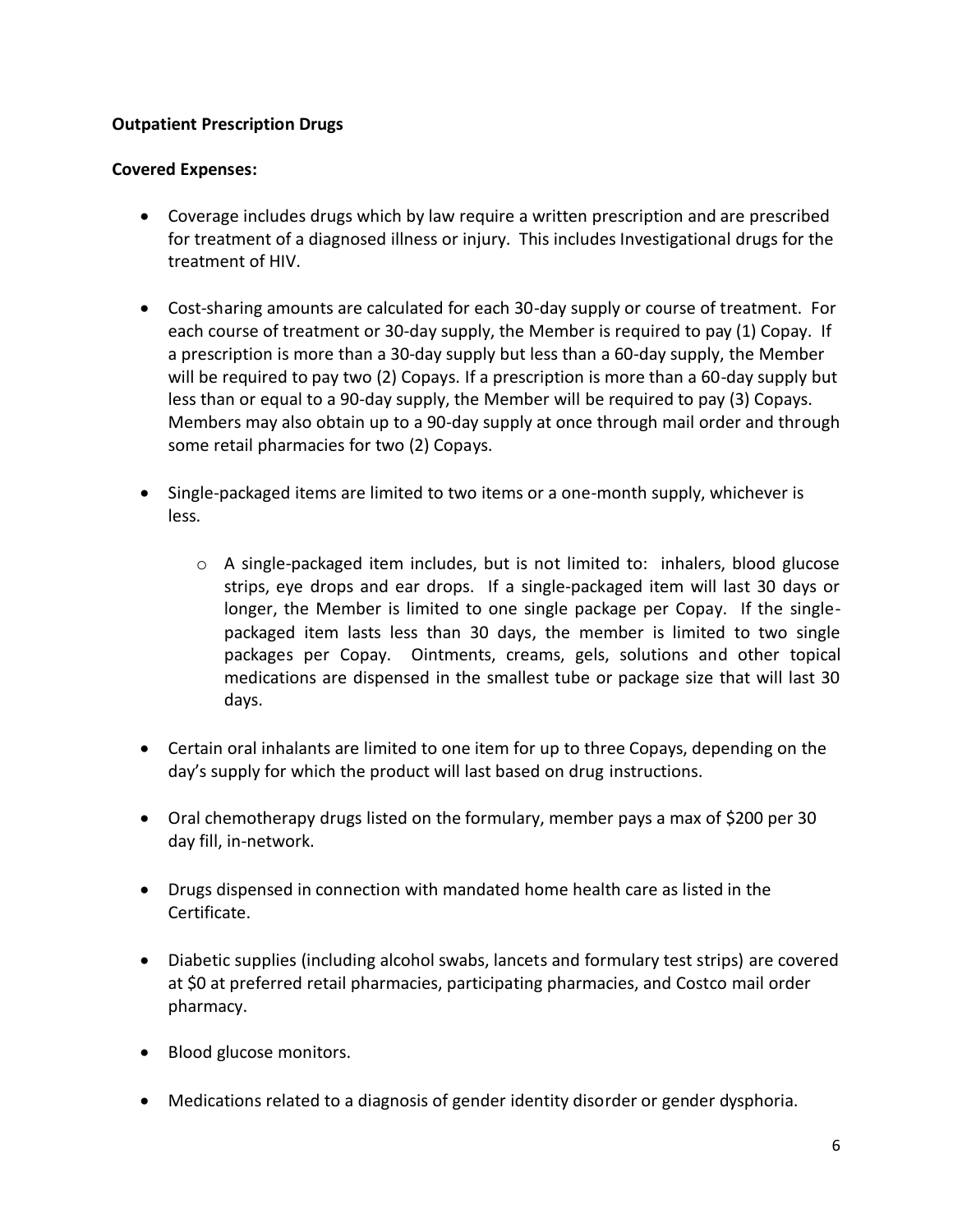- Medication for the treatment of sexual dysfunction (quantitative limits are required).
- Medications used for acne/skin disease (prior authorization is required for members age 35 or older).
- Compounds (subject to prior authorization threshold of \$200).
- Affordable Care Act Drug Coverage: Per the Affordable Care Act, all of the drug categories listed below are covered with \$0 copay:
	- o A&B Recommendations by the U.S. Preventive Services Task Force
	- o Smoking cessation products\* (all legend & over-the-counter products) (90 days of all FDA-approved smoking cessation medications
	- $\circ$  Vaccines, including COVID-19, Hepatitis A, Hepatitis B, human papillomavirus (HPV), influenza (flu), measles, mumps & rubella (MMR), pneumococcal, tetanus toxoid-diphtheria-pertussis (TDAP), varicella, zoster, and meningococcal.
	- $\circ$  Select travel vaccines included: Meningitis, Polio, Japanese Encephalitis, Rabies, Typhoid, and Yellow Fever (if not covered by medical benefit). If out-of-network, then 50% coinsurance per prescription
	- o Folic acid\*
	- $\circ$  Liquid iron\*
	- o Fluoride\*
	- o Aspirin\*
	- o Statins
	- o Breast Cancer Prevention\*
	- o Coverage of FDA-approved contraceptives, up to a 12-month supply when dispensed or furnished at one time
	- o Bowel preparations for colorectal cancer screening\*
	- o HIV PrEP
		- \*specific guidelines apply

Unless otherwise specified, drugs will be dispensed in maximum quantities as follows:

# **TIER 1**:

**Retail Pharmacy** – Preferred generics and some lower cost brand drugs for up to a 30-day supply as indicated on the formulary, up to a 30-day supply. If a retail provider fills prescriptions with more than a 30-day supply, cost-sharing amounts will apply for each 30-day supply obtained. Preferred retail pharmacies allow up to a 90-day supply for two copays. Participating retail pharmacies allow up to a 90-day supply for three copays.

**Mail Order** – A 90-day supply of prescription medication for two Copays. Mail order is available for maintenance medications as defined by Navitus.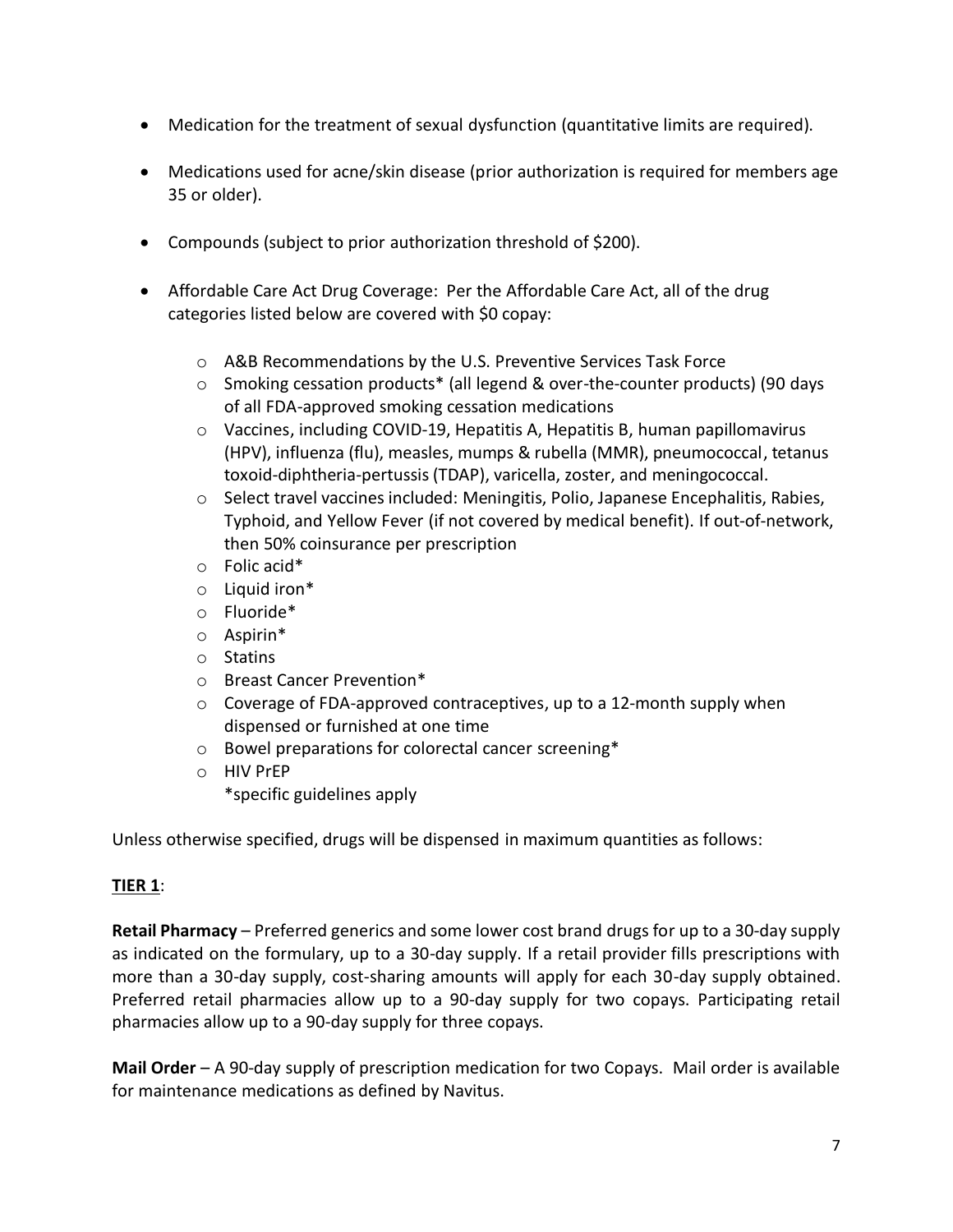# **TIER 2**:

**Retail Pharmacy** – Preferred brand and some high cost non-preferred generic drugs as indicated on the formulary, up to a 30-day supply. If a retail provider fills prescriptions with more than a 30-day supply, a Copay will apply for each 30-day supply obtained. Preferred retail pharmacies allow up to a 90-day supply for two copays. Participating retail pharmacies allow up to a 90-day supply for three copays.

**Mail Order** – A 90-day supply of prescription medication for two Copays. Mail order is available for maintenance medications as defined by Navitus.

# **TIER 3**:

**Retail Pharmacy** – Non-preferred drugs (could include some high cost non-preferred generic drugs) as indicated on the formulary up to a 30-day supply. If a retail provider fills prescriptions with more than a 30-day supply, a Copay will apply for each 30-day supply obtained. Preferred retail pharmacies allow up to a 90-day supply for two copays. Participating retail pharmacies allow up to a 90-day supply for three copays.

**Mail Order** – A 90-day supply of prescription medication for three Copays. Mail order is available for maintenance medications as defined by Navitus.

# **TIER 4**

**Specialty Products** – Up to a 30-day supply of drugs that require coordination of care, close monitoring, or extensive patient training that generally cannot be met by a retail pharmacy. Specialty drugs may require special handling or manufacturing processes, restriction to certain physicians or pharmacies, or reporting of certain clinical events to the FDA.

#### **Non-Covered Expenses:**

- Charges for prescription drugs that require prior authorization, if prior authorization is not obtained.
- Charges for medications used for cosmetic purposes with the exception of medication for acne/skin disease.
- Added dispensing fees for unit dose medications. A unit dose medication is an individually wrapped and labeled drug typically used in hospitals and nursing homes.
- Weight Loss Medications, except when medically necessary for the treatment of obesity. In such cases, the drug will be subject to prior authorization.
- Infertility Medications
- Over-the-counter (OTC) drugs, except for preventive prescription drugs covered under this Plan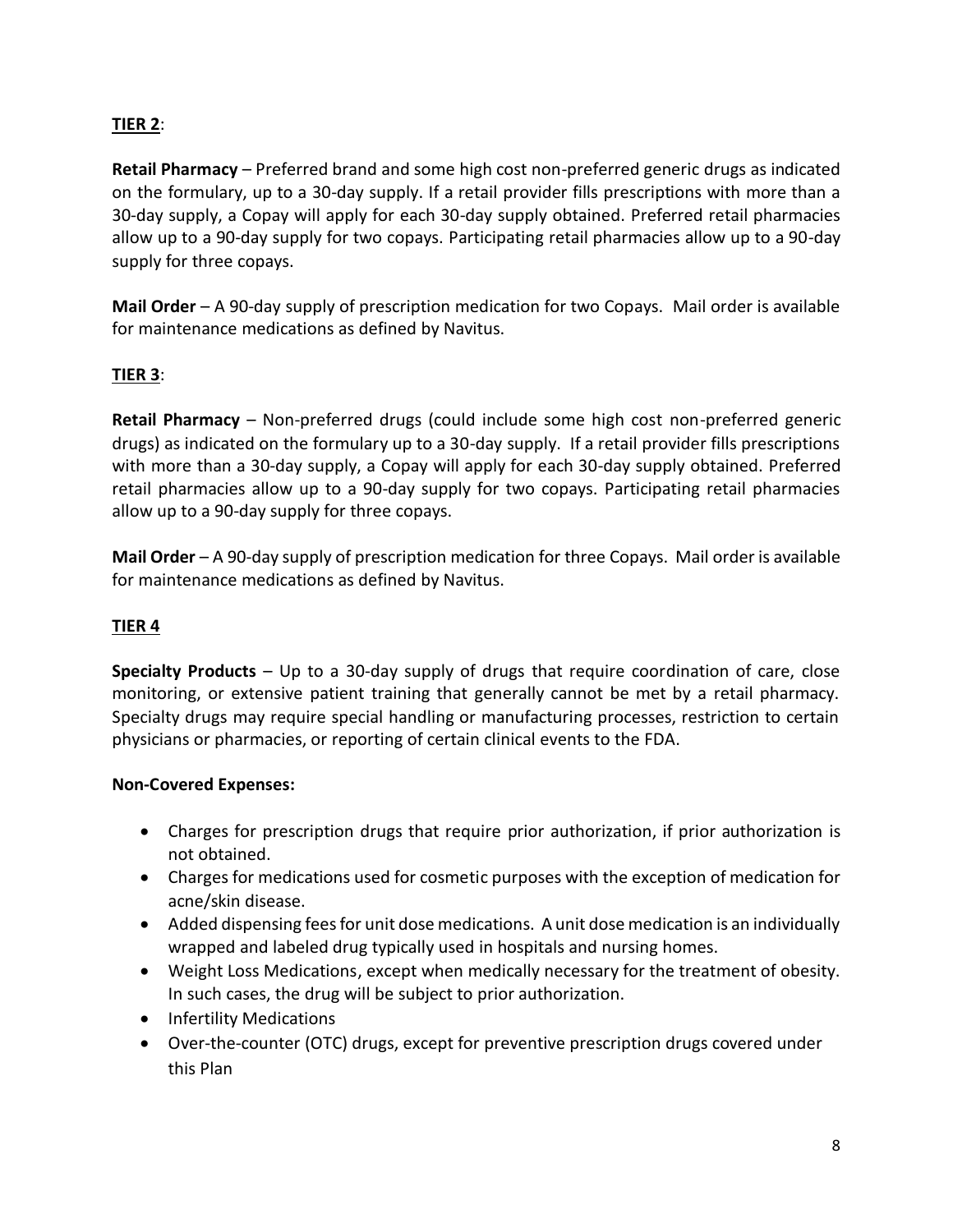#### **BENEFITS SNAPSHOT**

Tier 2

prescription drug

#### **BENEFIT TYPE**  Signature Select Formulary Four-Tier Pharmacy Benefit **DAYS SUPPLY DISPENSED**  Preferred Retail Pharmacy - Costco, CVS, Safeway/Vons, select UC pharmacies, Walgreens, and Walmart Up to 90 Days Participating Retail Pharmacy **Department Controllering Controllering Controllering Controllering Controllering** Mail Order Pharmacy – Costco Pharmacy **National Costco Pharmacy Costco Pharmacy** Up to 90 Days Specialty Pharmacy – Select UC Pharmacies and Lumicera Health Services Up to 30 Days **BENEFIT STRUCTURE Drug Type Preferred Retail Pharmacy, Participating Retail Pharmacy, Mail Order Up to 30 Day Supply Preferred Retail Pharmacy, Participating Retail Pharmacy, Mail Order 31-60 Day Supply Preferred Retail Pharmacy & Mail Order Pharmacy and Mail Order 61-90 Day Supply Participating Retail Pharmacy 61-90 Day Supply Specialty Pharmacy Up to 30 Day Supply Out of Network Pharmacies Up to 30 Day Supply**  Tier 1 \$5 copay per \$10 copay per \$10 copay per \$15 copay per prescription drug prescription drug prescription drug prescription drug N/A 50% coinsurance per prescription drug

\$25 copay per \$50 copay per \$50 copay per \$75 copay per

prescription drug

prescription drug

N/A

prescription drug

50% coinsurance per prescription drug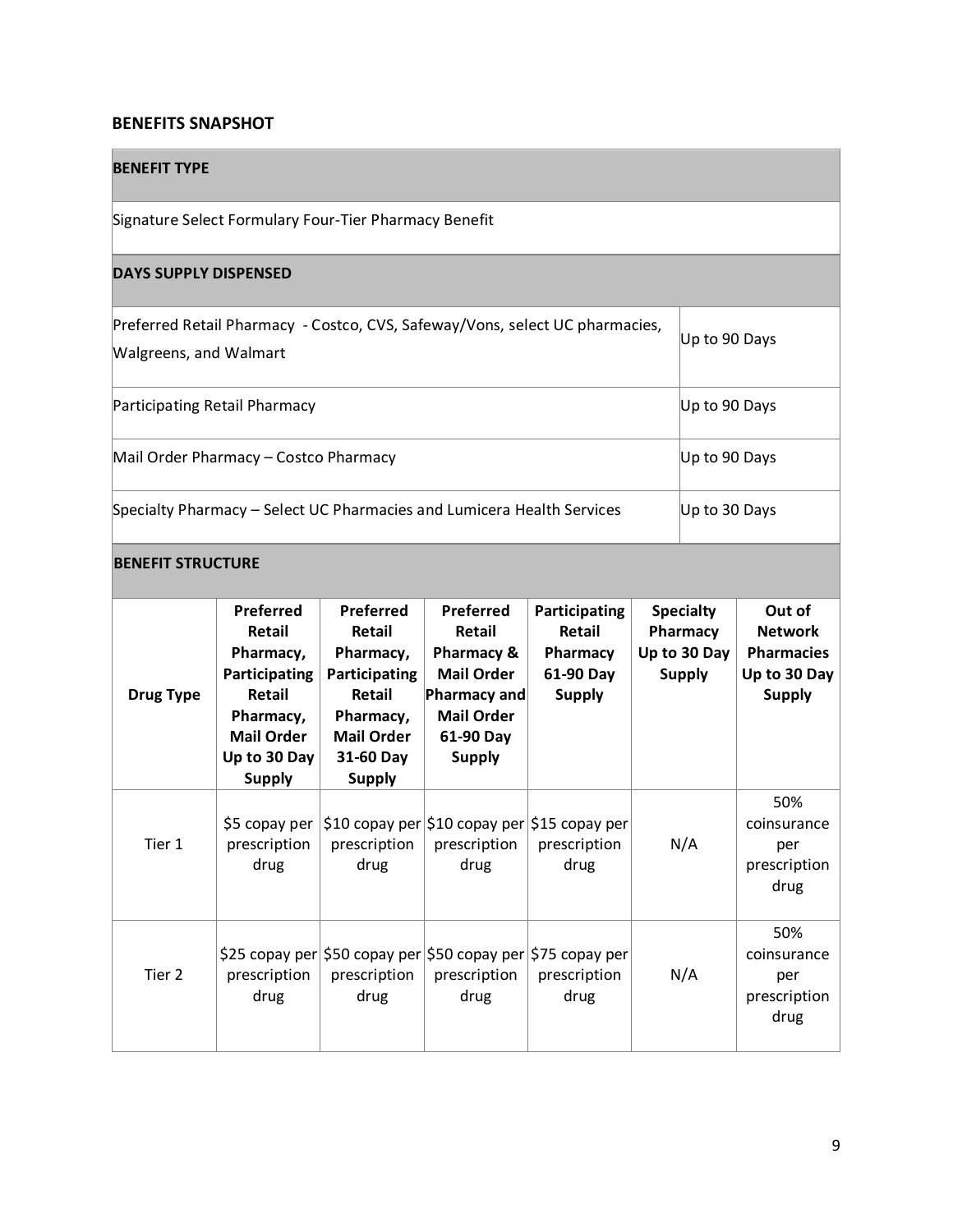| <b>BENEFIT STRUCTURE</b>                                            |                                                                                                                                       |                                                                                                                                           |                                                                                                                                  |                    |                                                                          |                                                                   |                                                                                |
|---------------------------------------------------------------------|---------------------------------------------------------------------------------------------------------------------------------------|-------------------------------------------------------------------------------------------------------------------------------------------|----------------------------------------------------------------------------------------------------------------------------------|--------------------|--------------------------------------------------------------------------|-------------------------------------------------------------------|--------------------------------------------------------------------------------|
| <b>Drug Type</b>                                                    | Preferred<br>Retail<br>Pharmacy,<br>Participating<br><b>Retail</b><br>Pharmacy,<br><b>Mail Order</b><br>Up to 30 Day<br><b>Supply</b> | Preferred<br><b>Retail</b><br>Pharmacy,<br>Participating<br><b>Retail</b><br>Pharmacy,<br><b>Mail Order</b><br>31-60 Day<br><b>Supply</b> | Preferred<br>Retail<br>Pharmacy &<br><b>Mail Order</b><br><b>Pharmacy and</b><br><b>Mail Order</b><br>61-90 Day<br><b>Supply</b> |                    | Participating<br><b>Retail</b><br>Pharmacy<br>61-90 Day<br><b>Supply</b> | <b>Specialty</b><br>Pharmacy<br>Up to 30 Day<br><b>Supply</b>     | Out of<br><b>Network</b><br><b>Pharmacies</b><br>Up to 30 Day<br><b>Supply</b> |
| Tier <sub>3</sub>                                                   | prescription<br>drug                                                                                                                  | prescription<br>drug                                                                                                                      | \$40 copay per \$80 copay per \$80 copay per<br>prescription<br>drug                                                             |                    | \$120 copay<br>per<br>prescription<br>drug                               | N/A                                                               | 50%<br>coinsurance<br>per<br>prescription<br>drug                              |
| Tier 4                                                              | N/A                                                                                                                                   | N/A                                                                                                                                       | N/A                                                                                                                              |                    | N/A                                                                      | 30%<br>coinsurance,<br>up to \$150<br>per<br>prescription<br>drug | N/A                                                                            |
| <b>ANNUAL OUT-OF-POCKET MAXIMUM</b> (includes medical and pharmacy) |                                                                                                                                       |                                                                                                                                           |                                                                                                                                  |                    |                                                                          |                                                                   |                                                                                |
| In-Network                                                          |                                                                                                                                       |                                                                                                                                           |                                                                                                                                  | Out-of-Network     |                                                                          |                                                                   |                                                                                |
| Individual \$6,100                                                  |                                                                                                                                       |                                                                                                                                           |                                                                                                                                  | Individual \$9,600 |                                                                          |                                                                   |                                                                                |
| Family \$9,700                                                      |                                                                                                                                       |                                                                                                                                           |                                                                                                                                  | Family \$20,200    |                                                                          |                                                                   |                                                                                |

\* For additional Plan specific detail, please call the Customer Care number at 855-673-6504

# **Preferred Retail Pharmacies**

Preferred retail pharmacies are pharmacies which participate in the Navitus Pharmacy Network and offer Members lower copays for a 90-day supply.

# **Participating Retail Pharmacies**

Participating retail pharmacies are pharmacies which participate in the Navitus Pharmacy Network. These Participating pharmacies have agreed to a contracted rate for covered prescriptions for Navitus Members.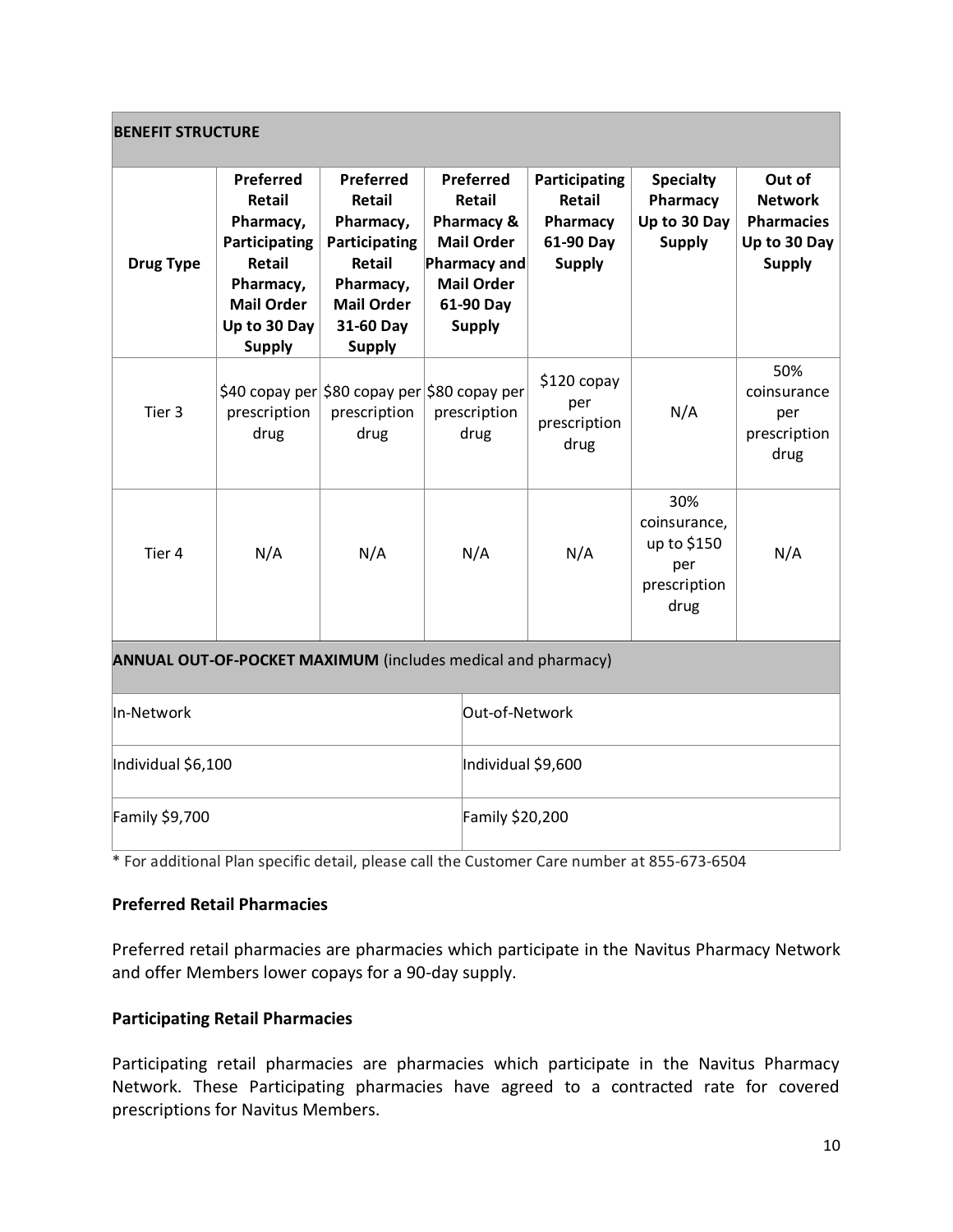#### **Specialty Pharmacy – Navitus SpecialtyRx**

Using a specialty pharmacy service offers affordable, high quality care for complex chronic conditions. This service includes a broad range of services to address provider coordination and care delivery. The Navitus SpecialtyRx Pharmacy Program is offered through a partnership with Lumicera Health Services and select UC pharmacies. Included as a part of specialty program management, Navitus offers a split fill program. This program is intended to reduce waste for high cost medications; our split-fill program reduces day's supply to 15 day intervals for qualifying high cost drugs with a significant discontinuation rate within the first three months of therapy. This allows for the opportunity to prevent the unnecessary dispensing of 2 weeks of therapy should therapy be discontinued within the first half of each of the initial three months of newly prescribed therapy.

You will be able to utilize your Navitus pharmacy benefit for more specialty drug coverage via the Medically Administered Products (MAP) Formulary. There are certain specialty drugs that may need to be infused or administered by a medical professional. When you use your Navitus pharmacy benefit for these drugs, you can ask a SpecialtyRx pharmacy to send your medication directly to your doctor's office for your appointment. Utilizing your Navitus pharmacy benefit for these medications may also help you save money. So if your doctor is considering prescribing a specialty drug that may require administration from a medical professional, please discuss your benefit options with your doctor and have them review your Navitus MAP Formulary.

Please call Navitus Customer Care at 855-673-6504, a Lumicera patient care specialist at 855- 846-3553 or visit [www.LUMICERA.com](http://www.lumicera.com/) if you would like to know more about SpecialtyRx. To find out what drugs are covered, refer to your formulary after logging in to Navitus Member Portal at [https://memberportal.navitus.com](https://memberportal.navitus.com/) and look for products that are identified with a "SP" in the Special Code column. If there is a "MSP" or "UMSP" Special Code, please contact Lumicera Health Services at 855-847-3553 or work with your provider to find select UC Pharmacies to fill your specialty drugs. You can also visit Lumicera online at [www.lumicera.com.](http://www.lumicera.com/)

#### **Obtaining Prescriptions through Costco Mail Order Services**

Using Costco Mail Order Service is convenient and can save you time and money. If you take a consistent dose of a covered maintenance medication drug for a chronic condition, such as diabetes or high blood pressure, you can receive up to a 90-day supply through home delivery with a reduced copayment.

Mail order prescriptions are managed through the Costco Member Portal. Register online at pharmacy.costco.com. It takes 10 to 14 calendar days from the day you submit your order to receive your medication(s). You do not need to be a Costco member to use Costco Pharmacy. Call Costco Pharmacy Customer Service at 1-800-607-6861 if you need assistance with registering or ordering prescriptions through the Costco Pharmacy website at pharmacy.costco.com.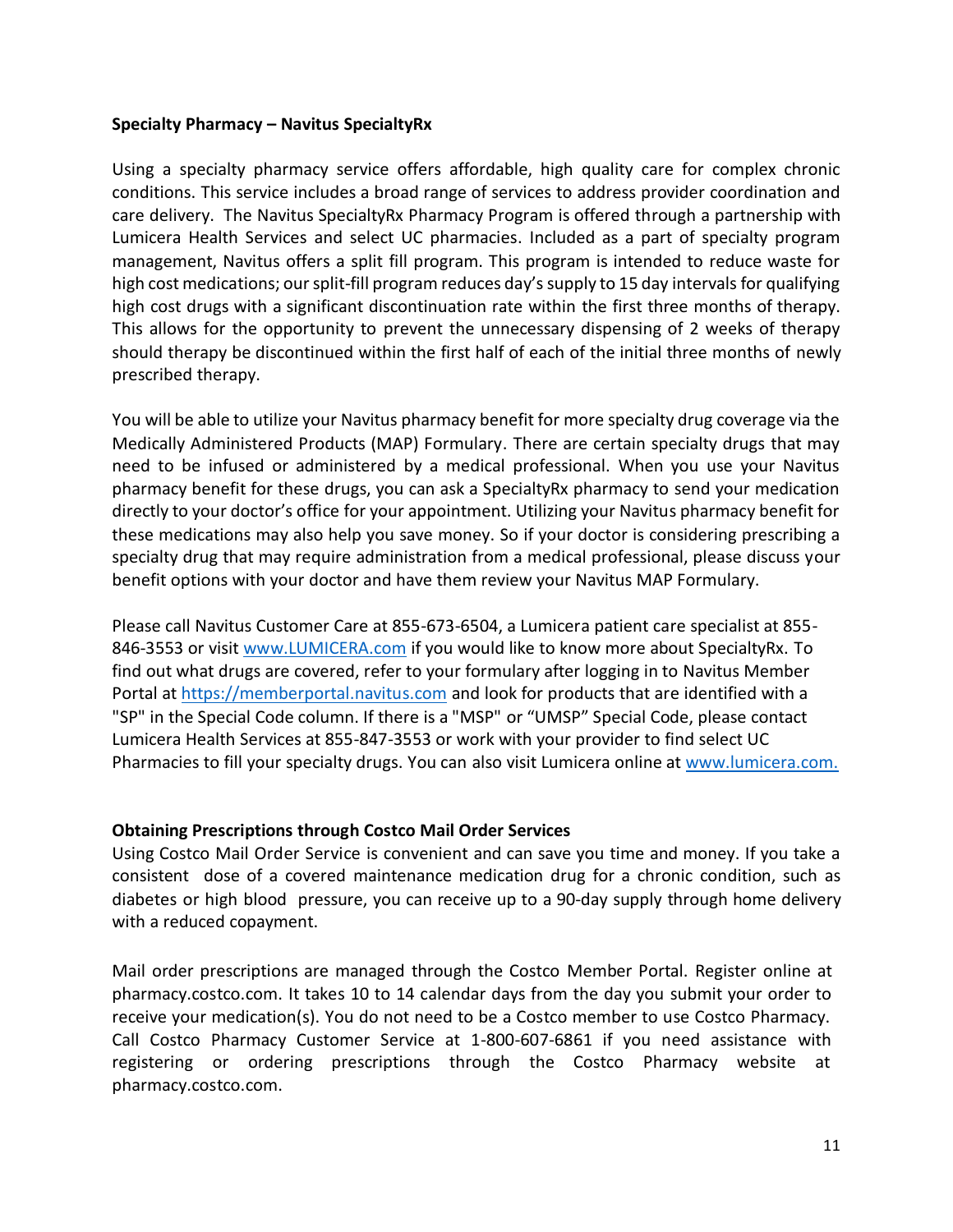## **COORDINATION OF BENEFITS**

If you are covered by more than one health plan, your benefits under this Plan will be coordinated with the benefits of those other plans.

#### **When Coordination Is Needed**

Coordination of benefits is needed when you and/or your dependents have coverage under:

- More than one employer-provided health plan.
- An individually purchased plan and an employer-sponsored plan.
- A university-sponsored student plan and an employer-sponsored plan.
- Medicare and an employer plan.

An individual may become eligible for Medicare based on age, disability, or End-Stage Renal Disease. It is your responsibility to know if and when you or a dependent become eligible for Medicare and the steps, if any, required to enroll for Medicare benefits. **Your eligibility for Medicare benefits may impact your eligibility for Plan benefits**. If you have any questions regarding Medicare eligibility and the impact on your Plan benefits, call your campus Human Resources Department or Retirement Administration Service Center (800-888-8267). Detailed information regarding Medicare is available at www.medicare.gov.

#### **How Coordination of Benefit Rules Work**

If a health care expense is covered by two plans, one plan is the "primary" plan and has first responsibility for the expense. When the primary plan has paid its normal benefits, the other, or "secondary" plan may make an additional payment based on its provisions.

**If UC Care Plan Is Primary**. When the Plan is primary, it pays full benefits according to its rules. After you've received an explanation of benefits (EOB) from the Plan, you can submit any remaining expenses to the secondary plan for consideration.

**If UC Care Plan is Secondary.** When the Plan pays benefits as the secondary plan, the primary plan pays its benefits first. The Plan's claims administrator then determines whether any additional benefit is payable. The claims administrator compares the primary plan's benefit with the amount the Plan would have paid as your only source of coverage. The Plan makes up the difference, if any, between the amount you've already received and the amount the Plan would have paid had it been primary. The Plan will not pay a benefit if the primary plan paid the amount the Plan would have paid had it been the primary plan.

This type of coordination of benefits provision is often referred to as non-duplication.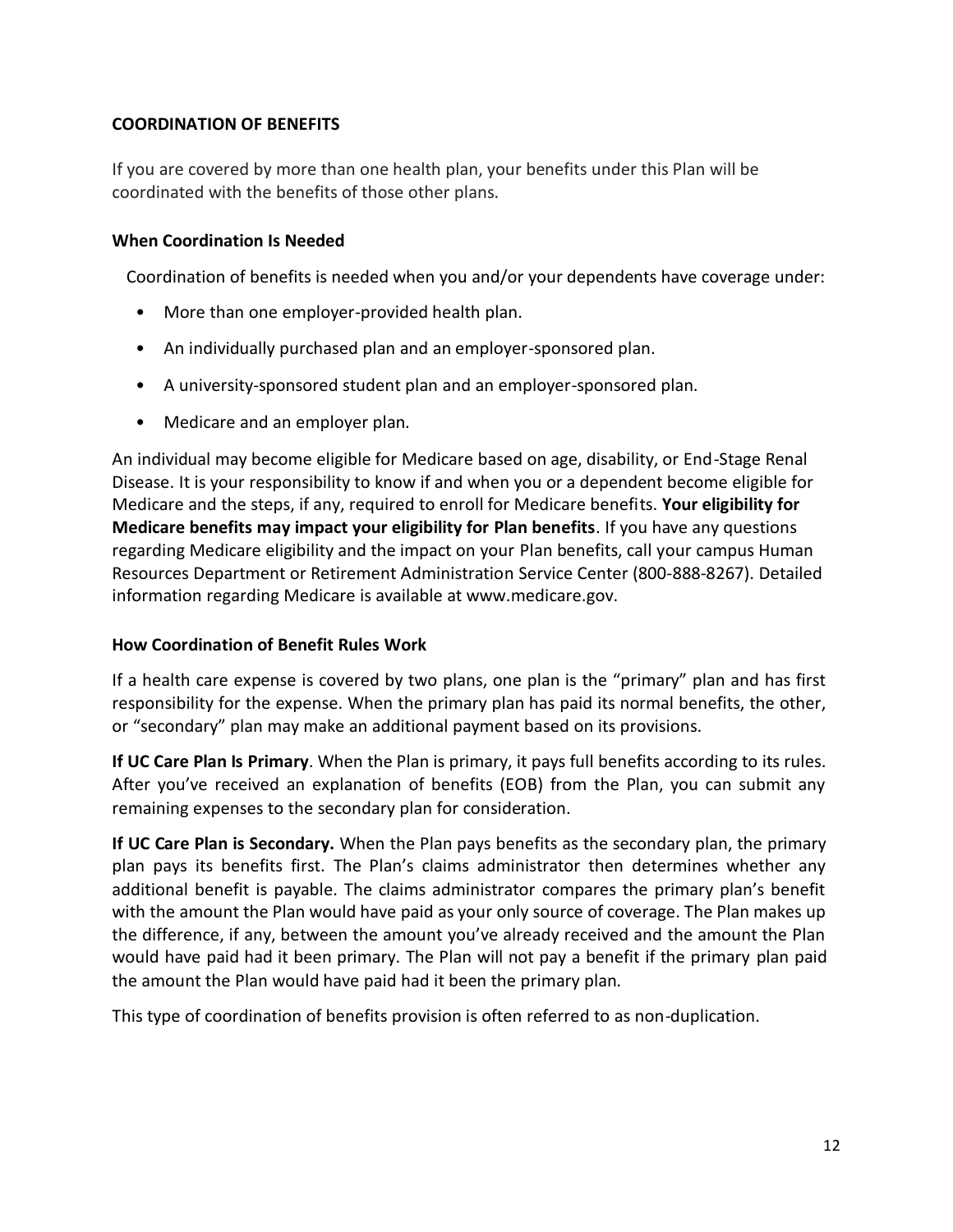#### **If the Expense Is for You**

The Plan is the primary plan for you (as an employee of the employer) and pays benefits without regard to other coverage, except if you are an acquired employee who remains covered under another plan for a period of time.

#### **If the Expense Is for a Dependent**

If a covered dependent is an employee of another employer and is covered by that employer's plan, the other employer's plan will be primary.

If a child is covered under both parents' plans, the primary plan will be that of the parent who has the earlier birthday during the calendar year.

If a child is covered under both plans of parents who are divorced or separated and not remarried, the plan of the parent with custody of the child is primary. An exception applies if the court has decreed that financial responsibility for medical and dental care expenses belongs with the other parent.

If the parent with custody has remarried and a stepparent's plan also covers the child, the plan of the parent with custody pays first and then the plan of the stepparent pays. The plan of the parent without custody pays last.

## **If the Other Plan Has No Coordination Rules**

If the other plan has no provision regarding coordination of benefits, that plan is primary.

#### **If You Are Eligible for Medicare as an Active Employee or Dependent**

If you're eligible for both Medicare and benefits from the employer as an active employee, the Plan will be primary for you and your covered Medicare eligible dependents, although certain Medicare exceptions may apply. For example, if you have End-Stage Renal Disease, Medicare is the secondary payer to the Plan for a specified coordination period. After the coordination period, Medicare becomes the primary payer and the Plan becomes the secondary payer. You must enroll in Medicare (for example, Medicare Parts A and B) before the end of the coordination period to prevent a gap in coverage. Detailed information regarding Medicare is available at [www.medicare.gov.](http://www.medicare.gov/)

#### **When None of the Rules Apply**

If none of the rules above determine the primary plan, the primary plan is the one that has covered the person for the longest period of time.

# **For Questions Regarding Coordination of Benefits**

For detailed information regarding the coordination of your plan benefits with other coverage (or Medicare eligibility), call your campus Human Resources Department or Retirement Administration Service Center (800-888-8267).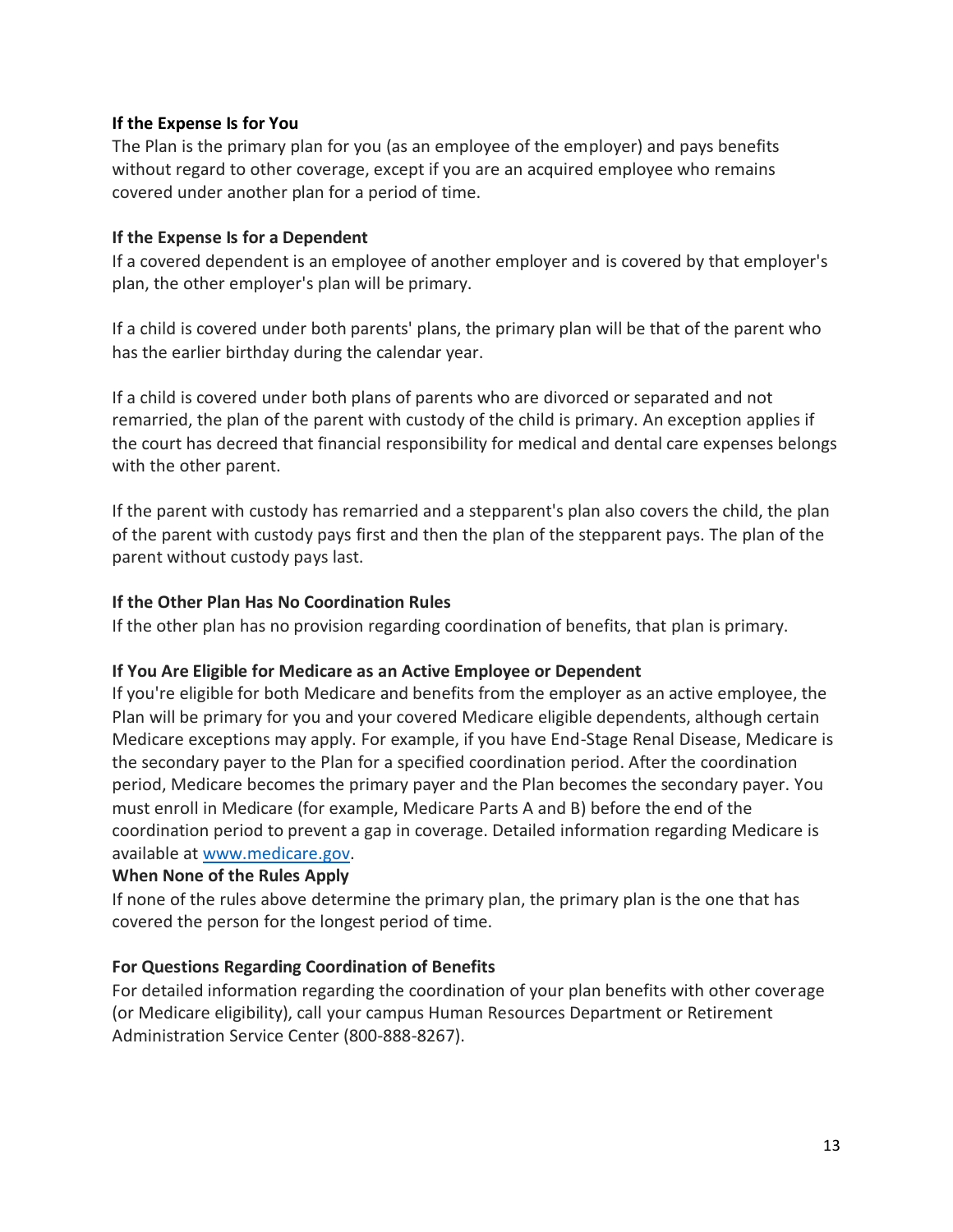### **CLAIMS PROCEDURES**

#### **Filing Claims**

To begin the process, simply present your member ID card at the pharmacy. Your ID card contains information the pharmacy needs to fill your prescription and charge the correct copayment.

To file a paper claim to obtain a reimbursement from the Plan for any prescription that is paid in full at the time that is filled, follow the instructions below:

- 1. Log on to the Member Section of [www.navitus.com](http://www.navitus.com/) to obtain the Direct Member Claim Form.
- 2. Complete all the information on the form. Please note: forms missing information are returned without payment.
- 3. Sign and date the Certification Statement.
- 4. Submit a separate form for each family member.
- 5. If the member has other insurance coverage, attach a copy of the "Explanations of Benefits" or "Denial Notification" from the primary insurance carrier.
- 6. Keep a copy for your records. Documents submitted will not be returned.
- 7. Mail or fax the claim form and the original receipt for processing. The mailing address and fax number are listed on the claim form.

#### **Appealing a Claim Denial**

When you have a concern about a benefit, claim or other service, please call Navitus Customer Care at the toll-free number listed on your card. Customer Care Specialists will answer your questions and resolve your concerns quickly.

A Navitus Health Solutions pharmacist carefully reviews all of the information that is provided and applies the terms of your pharmacy benefit Plan to Your request for review. All information is reviewed on a case by case basis, specific to each Member and the circumstances surrounding the request. The pharmacist who conducts the review of your appeal is not involved in the original determination and is not a subordinate of the person who made the original denial.

If your issue or concern is not resolved by calling Customer Care, you have the right to file a written appeal with Navitus. Please send this appeal, along with any related information from your doctor, to:

#### Mail:

Navitus Health Solutions Attn: Appeals Department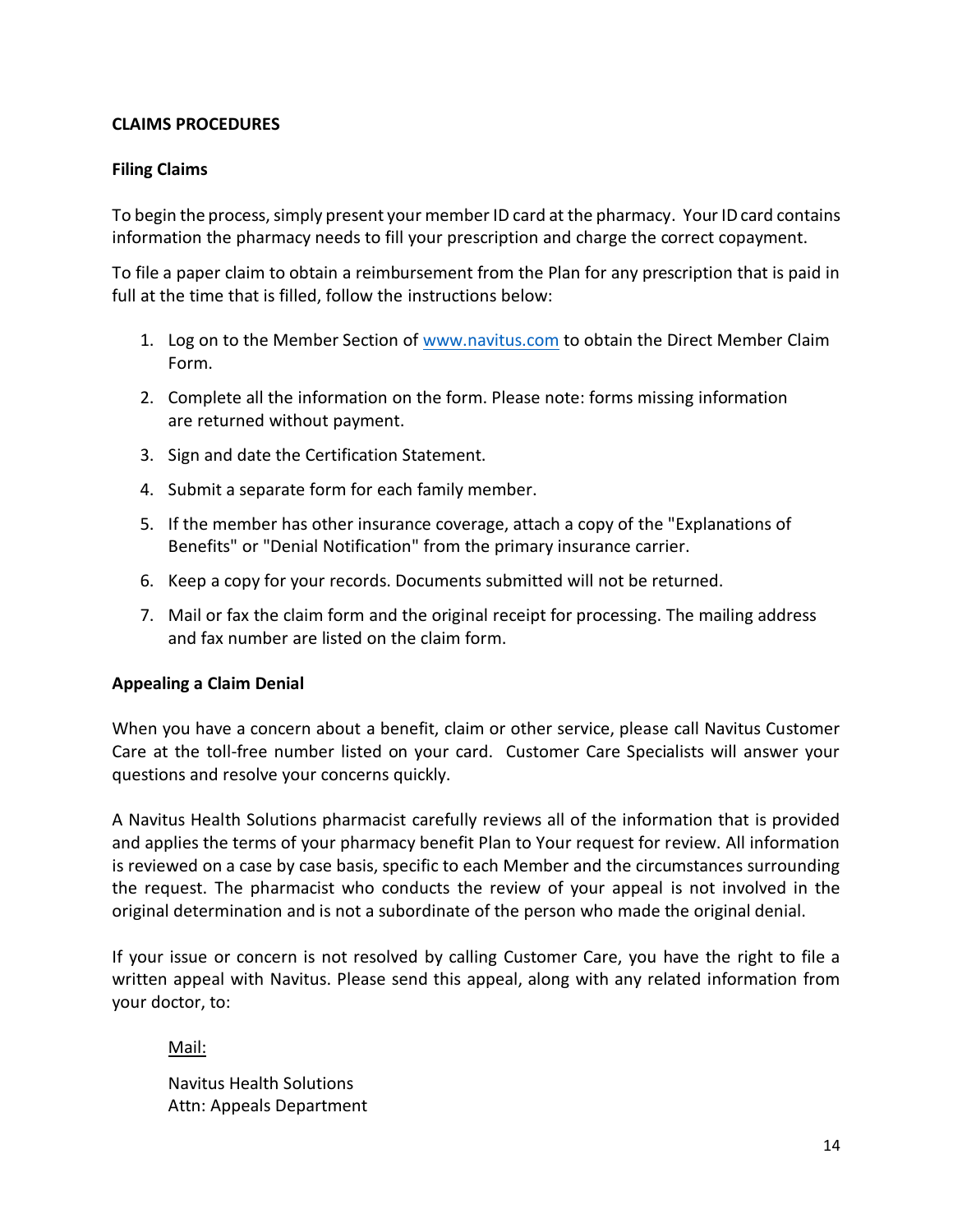P.O. Box 999 Appleton, WI 54912-0999

Fax:

Navitus Health Solutions 855-668-8550 Attn: Appeals Department

The appeal must be resolved within 30 calendar days for a standard appeals and 72 hours for an expedited appeal from the date the appeal is received by Navitus.

#### **External Review**

If the outcome of the mandatory first level appeal is adverse to you and it was based on medical judgment, or if it pertained to a rescission of coverage, you may be eligible for an independent external review pursuant to federal law.

If your final internal appeal is denied, you will be notified in writing that your claim is eligible for external review and you will be informed of the steps necessary to request an external review. If you decide to seek external review, an independent external review organization ("IRO") will be assigned your claim, and the IRO will work with a neutral, independent clinical reviewer with appropriate medical expertise.

You must submit your request for external review to Navitus within four (4) months of the notice of your final internal adverse determination.

A request for an external review must be in writing unless Navitus determines that it is not reasonable to require a written statement. You do not have to re-send the information that you submitted for internal appeal. However, you are encouraged to submit any additional information that you think is important for review.

For pre-service claims involving urgent/concurrent care, you may proceed with an expedited external review without filing an internal appeal or while simultaneously pursuing an expedited appeal through Navitus' internal appeal process. You or your authorized representative may request it orally or in writing. All necessary information, including Navitus' decision, can be sent between Navitus and you by telephone, facsimile or other similar method. To proceed with an expedited external review, you or your authorized representative must contact Navitus Customer Care at 855-673-6504.

All other requests for external review should be submitted in writing unless Navitus determines that it is not reasonable to require a written statement. Such requests should be submitted by you or your authorized representative to: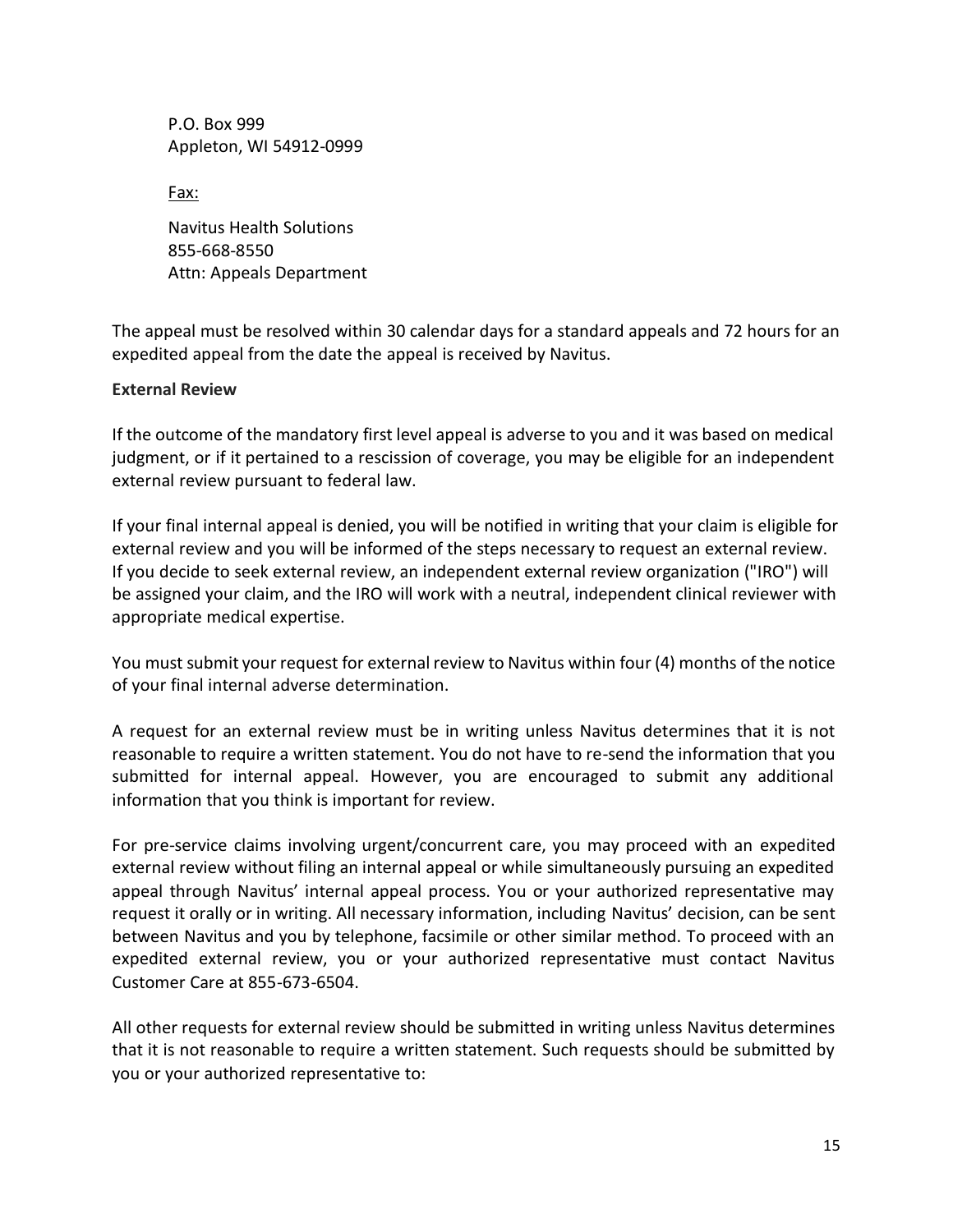Mail: Navitus Health Solutions Attn: Appeals Department P.O. Box 999 Appleton, WI 54912-0999

Fax: Navitus Health Solutions 855-668-8550 Attn: Appeals Department

This is not an additional step that you must take in order to fulfill your appeal procedure obligations described above. Your decision to seek external review will not affect your rights to any other benefits under this health care plan. There is no charge for you to initiate an independent external review.

## **Requirement to file an Appeal before taking further legal action**

No legal action of any kind related to a benefit decision may be filed by you in any other forum, unless it is commenced within three years of the Plan's final decision on the claim or other request for benefits. If the Plan decides an appeal is untimely, the Plan's latest decision on the merits of the underlying claim or benefit request is the final decision date. You must exhaust the Plan's internal appeals procedure but not including any voluntary level of appeal, before taking other legal action of any kind against the Plan.

Navitus reserves the right to modify the policies, procedures and timeframes in this section upon **further clarification from Department of Health and Human Services.**

#### **Binding Arbitration**

Following a continued denial of your request for coverage after exhaustion of the mandatory appeals process as described in this document, and, if filed timely, the external review, you can submit your claim to binding arbitration as allowed under the Federal Arbitration Act. To the extent that the Federal Arbitration Act is inapplicable, or is held not to require arbitration of a particular claim, state law governing agreements to arbitrate shall apply.

The Member and UC agree to be bound by this Binding Arbitration provision and acknowledge that they are each giving up their right to a trial by court or jury.

The Member and UC agree to give up the right to participate in class arbitration against each other. Even if applicable law permits class actions or class arbitrations, the Member waives any right to pursue, on a class basis, any such controversy or claim against UC and UC waives any right to pursue on a class basis any such controversy or claim against the Member.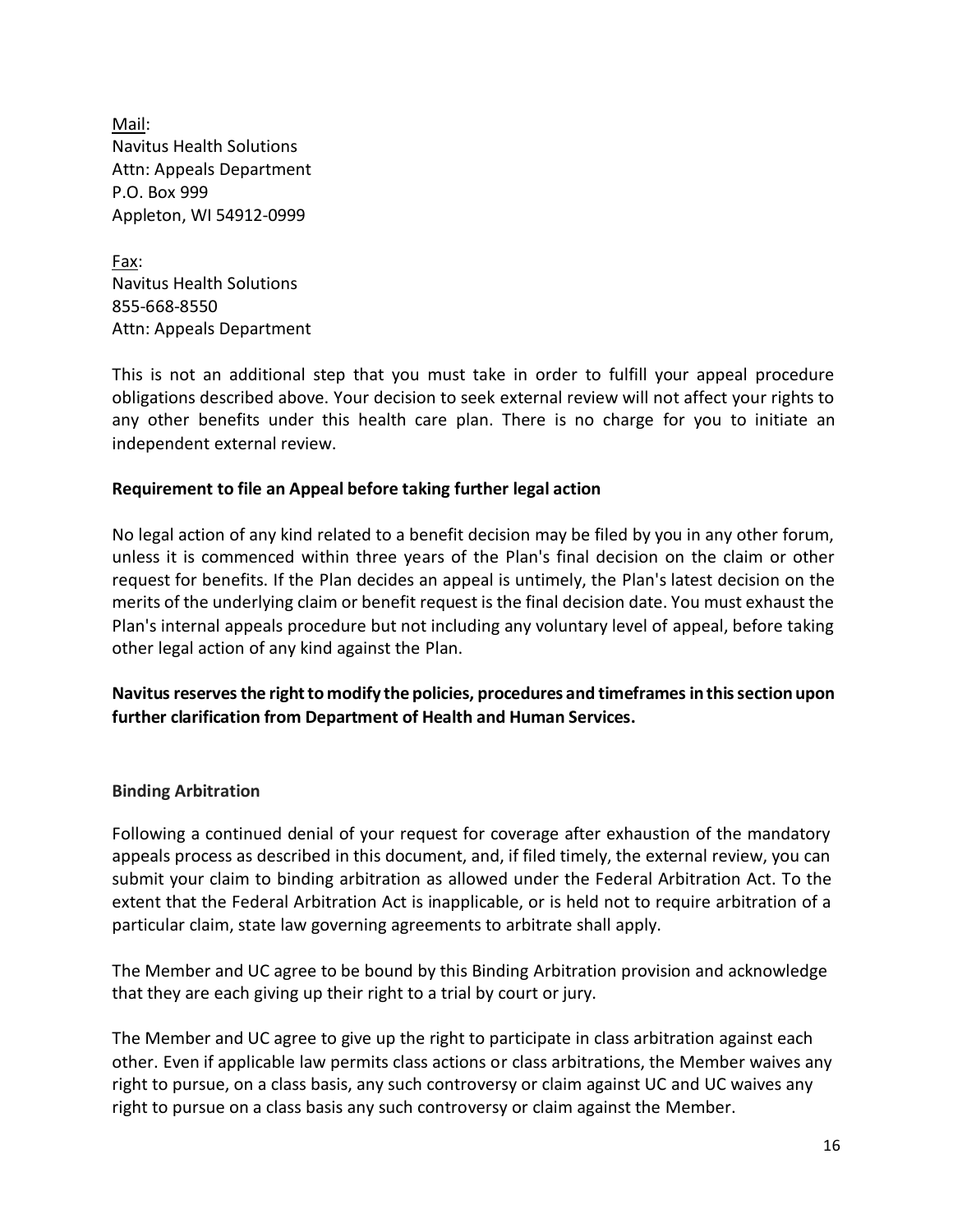The arbitration findings will be final and binding except to the extent that state or Federal law provides for the judicial review of arbitration proceedings.

The arbitration is begun by the Member making written demand on UC. The arbitration will be conducted by Judicial Arbitration and Mediation Services ("JAMS") according to its applicable Rules and Procedures. If, for any reason, JAMS is unavailable to conduct the arbitration, the arbitration will be conducted by another neutral arbitration entity, by mutual agreement of the Member and UC, or by order of the court, if the Member and UC cannot agree that has completed the internal appeals process.